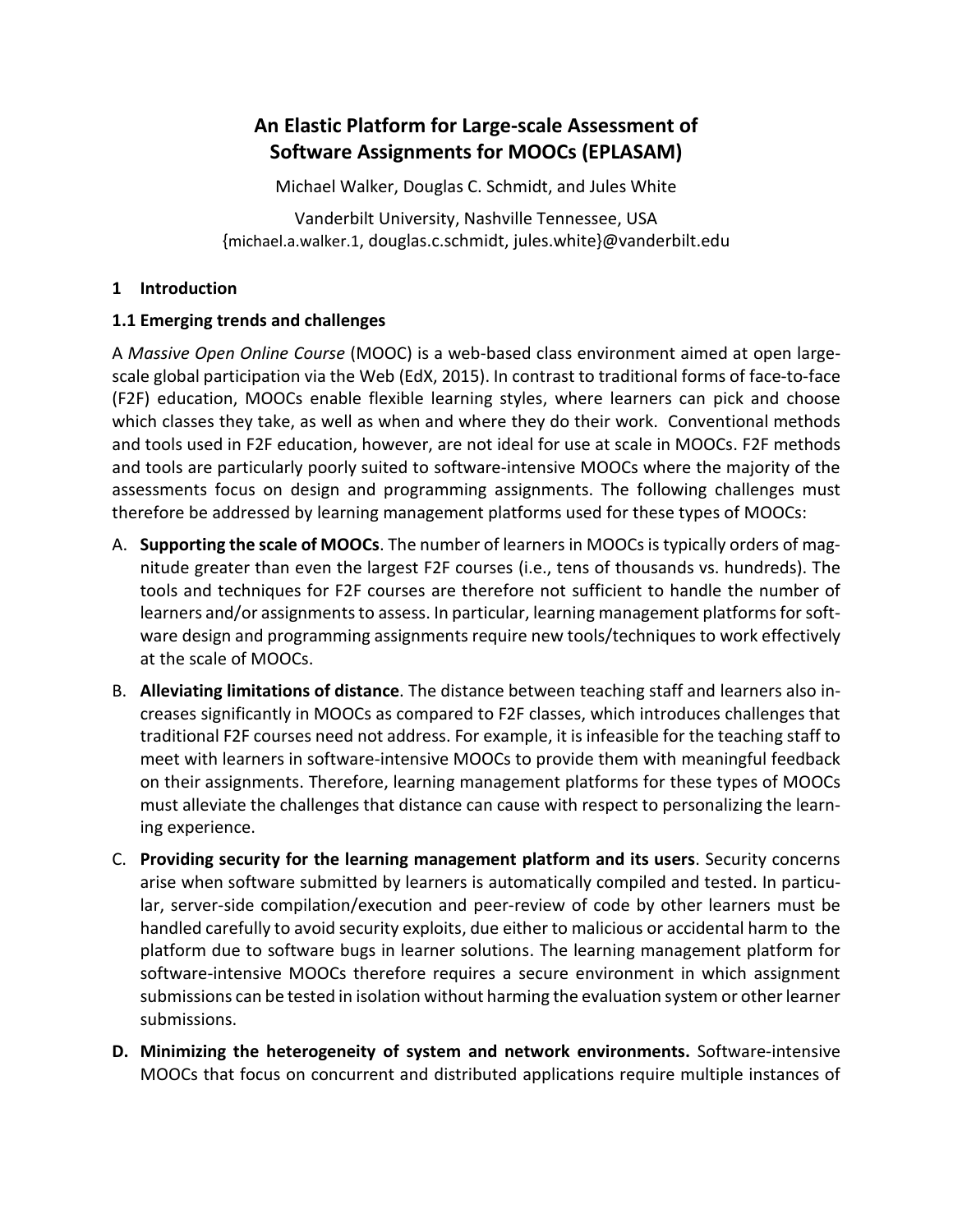software running in their own networked environments. The architecture of these environments (e.g., the target architecture, such as mobile devices, embedded, or cloud services, etc.) may be heterogeneous and thus not identical to the assessment platform (e.g., x86 vs. ARM processors). The learning management platform should therefore support customizable target hardware architectures and dynamic virtual network topologies.

**E. Reducing operational overhead**. Various operational issues must be addressed by learning management platforms for software-intensive MOOCs, including information technology (IT) infrastructure tasks, such as logging and auditing of system execution and stability, load balancing, and data loss prevention strategies. Other operational issues relate to (1) transferring learner submissions from the front-end MOOC hosting server(s) to the learning manage platform and returning result(s) back to the front-end servers and (2) handling robust and secure peer-evaluation of learner submissions.

### **1.2 Solution approach → An** *Elastic Platform for Large-scale Assessment of Software Assignments for MOOCs* **(EPLASAM)**

To address the challenges listed above, we are developing EPLASAM, which is both a learning management platform and method aimed at supporting the needs of learners and teaching staff in software-intensive MOOCs. EPLASAM is based on our experiences teaching the *Mobile Cloud Computing with Android* (MoCCA) MOOC course sequence, which is the first trans-institutional Specialization offered on the Coursera platform (Coursera, 2015). Over 400,000 learners have taken the MOOCs in the MoCCA Specialization over the past several years.

EPLASAM provides several contributions to R&D on learning management platform support for software-intensive MOOCs:

- It employs a model-based method of creating assignments, which addresses the challenges of (A) *Supporting the scale of MOOC courses* and (B) *Alleviating limitations of distance* listed above via various capabilities, such as (1) personalized assignment creation for different learner cohorts to minimize the impact of plagiarism and enable controlled experiments on different teaching methods, (2) testing-at-scale to evaluate learner submissions for correctness in an automated manner, and (3) meaningful evaluation and feedback to personalize learner experiences.
- It provides a scalable, secure, and customizable learning management platform for compiling, testing, executing, and assessing software-intensive assignments, which addresses the challenges of (C) *Providing security for the learning management platform and its users*, (D) *Minimizing the heterogeneity of system and network architectures*, and (E) *Reducing operational overhead* listed list above via various capabilities, such as (1) securely testing submitted code to ensure a robust process of compiling, executing, and assessing learner assignments, (2) standardizing the development and runtime environments to eliminate potential discrepancies in learner configurations, and (3) supporting assignments that require customizable hardware and network configurations.

Together, these contributions enable EPLASAM to enhance the delivery of meaningful feedback to learners, while simultaneously decreasing workload of the teaching staff in software-intensive MOOCs.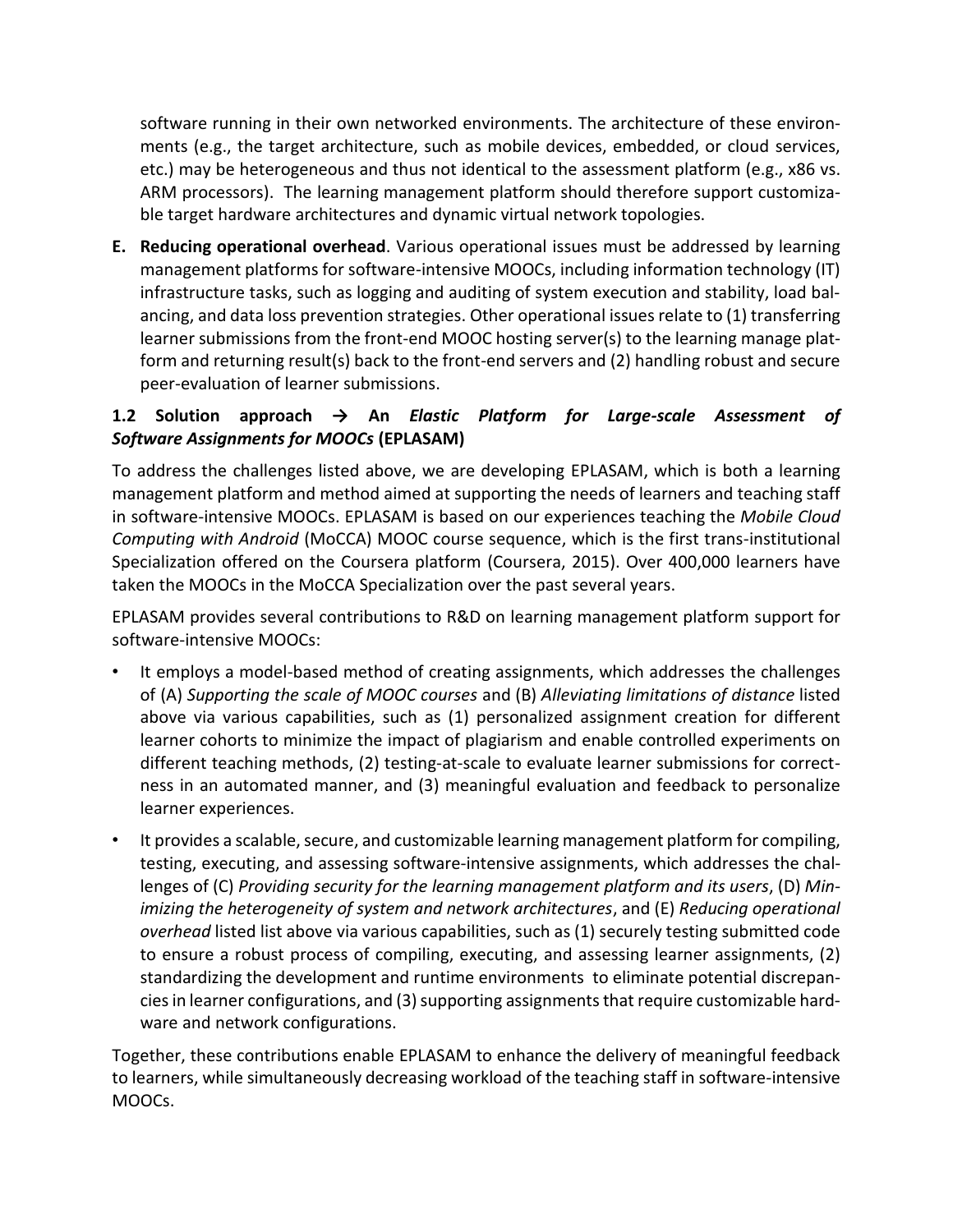The remainder of this paper is organized as follows: Section 2 provides more detailed coverage of key challenges and design concerns confronting learners and teaching staff in software-intensive MOOCs; Section 3 describes the solutions applied in EPLASAM to resolve these challenges and design concerns; Section 4 compares our work on EPLASAM with related work on Learningat-Scale; and Section 5 presents concluding remarks and outlines future work.

### **2 Key Challenges Facing Learners and Teaching Staff in Software-Intensive MOOCs**

This section expands on the discussions in Section 1 related to the challenges of scale, distance, security, heterogeneity, and operational overhead facing learners and teaching staff in softwareintensive MOOCs. Figure 1 shows a taxonomy of the design concerns we identified in each challenge area.



*Figure 1***. Taxonomy of Challenges and Design Concerns for Software-Intensive MOOCs.** 

### **2.1 Supporting the Scale of MOOCs**

The number of learners in MOOCs is orders of magnitude greater than even the largest F2F courses. Conventional tools and techniques devised for F2F courses are therefore often not adequate to handle differences in scale. For example, traditional F2F education has a much lower ratio of teaching staff to learners, so it is often feasible (and desirable) for the staff to individually assess each assignment of—and even individually meet with—every learner throughout the course. In contrast, it is infeasible for the teaching staff to individually assess each assignment in a MOOC with tens or hundreds of thousands of learners distributed around the world.

A particularly vexing challenge faced by software-intensive MOOCs involves scalably assessing assignment submissions from learners. Some types of courses lend themselves to questions (such as short answer, multiple choice, or fill-in-the-blank questions) that can be assessed automatically and scalably with high precision. These types of questions are often relevant in certain engineering and mathematics courses, where learners are tested on the proper application of formulas or algorithms via a range of randomized input values for questions asked of each learner. Likewise, short answer problems can be evaluated via regular expression checking for keywords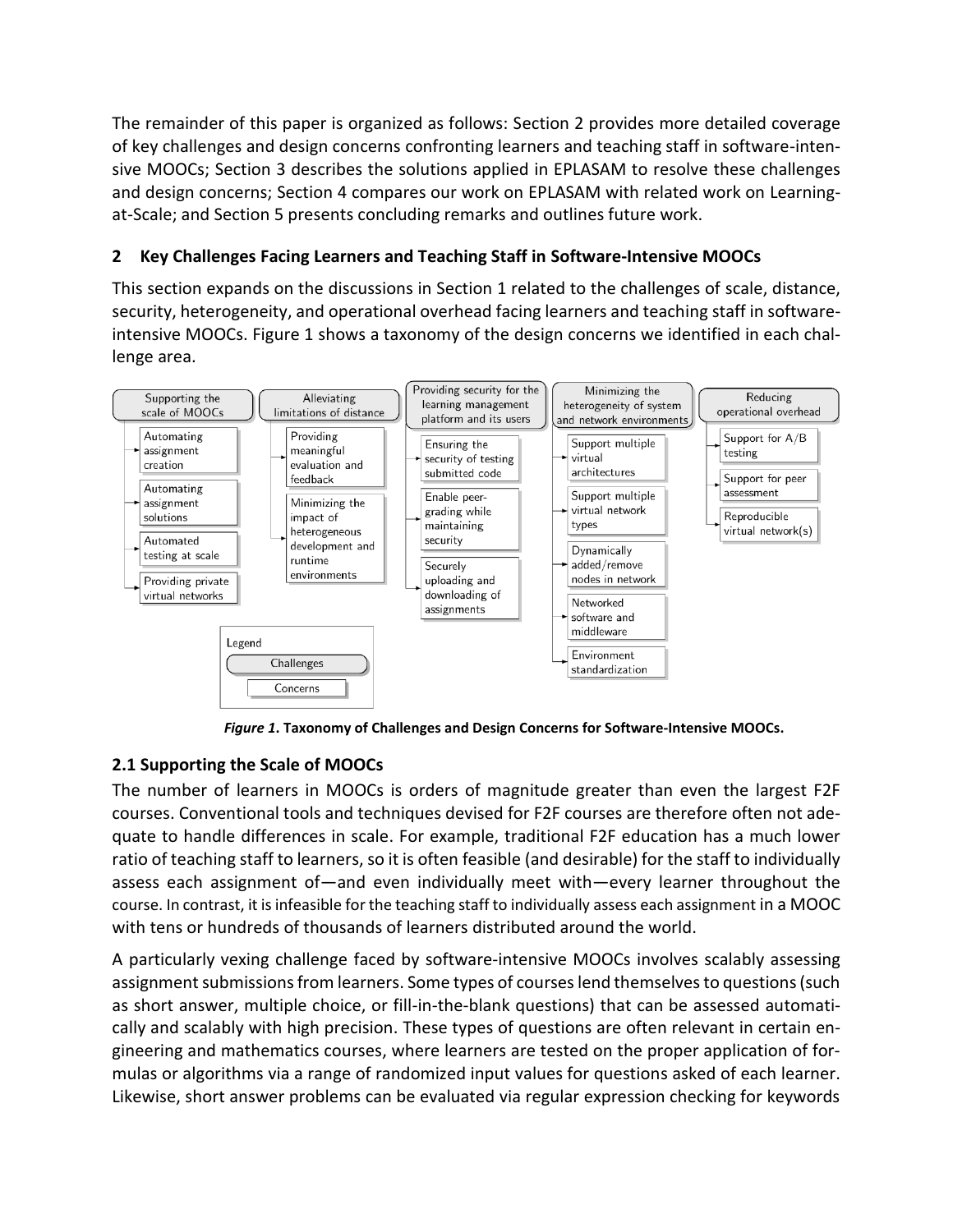and multiple choice, matching, and fill-in-the-blank questions whose pass/fail states can be checked automatically.

Conversely, the assessment of software-intensive solutions—especially solutions to *design-oriented* software assignments—is hard to automate via conventional learning platforms available for MOOCs. In particular, since software-intensive assignments do not conform to the assessment categories outlined earlier they face challenges that other types of assignments do not when applied in MOOCs. We therefore identified three goals associated with creating assignments for software assignments: (1) creating assignments in a scalable manner, (2) facilitating meaningful feedback to the learners, and (3) deterring cheating. As shown in Figure 2, it is hard to achieve all of these goals simultaneously.



*Figure 2***. Assignment Creation Goals.**

The following are design concerns that must be resolved to address the challenge of scale in software-intensive MOOCs:

- *Automating assignment creation*. Software-intensive assignments in F2F classes often have similar correct implementations, so it is hard to create assignments that both help deter cheating *and* are reusable for subsequent courses. This challenge becomes even more pronounced in a software-intensive MOOC, where the subject matter has a limited number of correct solutions, such as deadlock-free concurrency or robust distribution. An efficient means of creating assignments that deters cheating among learners is therefore needed for these types of MOOCs. For example, generating different variants of an assignment for each cohort of learners in a MOOC offering helps deter "cut-and-paste" plagiarism from assignments given in previous MOOC offerings. Automating the assignment creation process is essential to free the teaching staff from having to continuously and manually update learner assignments, which is not scalable without devoting substantial human resources.
- *Automating the generation of assignment solutions*. Creating unique assignment variations for learner cohorts helps deter plagiarism, but without the corresponding assignment *solutions* it is infeasible to automatically assess assignments at scale. Certain considerations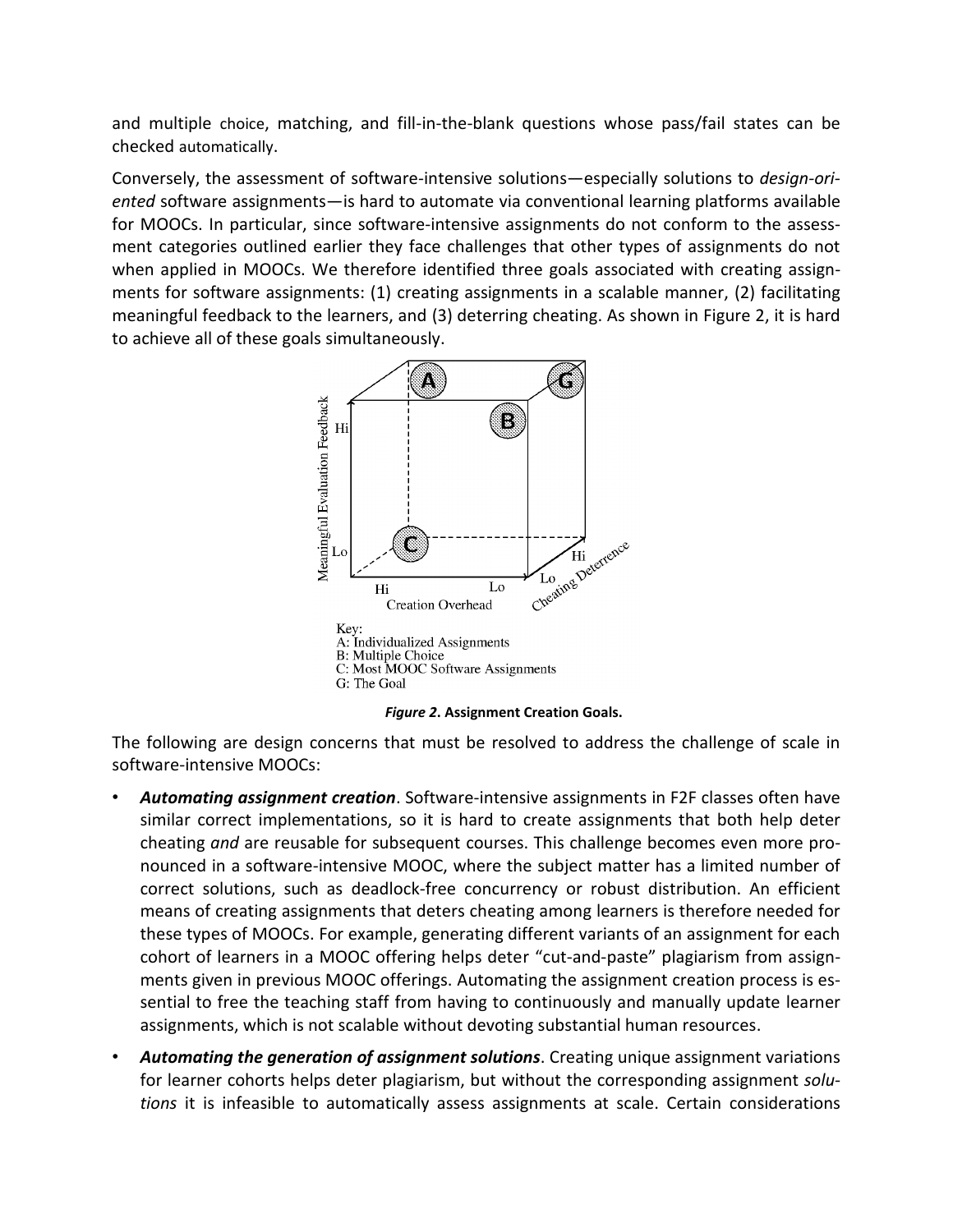therefore must be taken into account when generating assignments, such as storing the associated solutions to each learner cohort's unique assignments, as well as ensuring that all created assignments have valid solutions that can be assessed automatically.

- *Automating testing at scale*. Each assignment submitted by learners should be assessed individually, ideally in a private workspace that does not affect other learner submissions. Moreover, assessing the quality of software designs in a MOOC environment is hard since the appropriate choices of component design and implementations often involve subjective criteria, such as "understandability" and "extensibility," which are hard to automate. Softwareintensive solutions can also be hard to analyze automatically if learners have improperly implemented portion(s) of a known design or have chosen to apply a poor design.
- *Providing private virtual networks*. Assignments containing network communication create additional challenges for a scalable learning management platform attempting to host and automatically assess MOOC assignments. Firstly, the platform must support not only a private workspace for each component, but also a virtual network between workspaces. Handling this networking infrastructure at scale requires complex resource management to satisfy quality-of-service (QoS) requirements and prevent degradation of other assignment processing due to resource limitations, such as network link speeds.

Sections 3.1, 3.2, 3.4, and 3.5 describe how EPLASAM addresses the design concerns associated with the scale challenge via the use of assignment randomization and assessment, Linux containers, and a container distribution manager.

### **2.2 Alleviating Limitations of Distance**

The increased distance between teaching staff and learners also increases significantly when transitioning from F2F courses to MOOCs, which introduces challenges that traditional F2F courses often need not address. For example, it is infeasible for the teaching staff to meet personally with all learners in a MOOC. The following are design concerns that must be resolved to address the challenge of distance in software-intensive MOOCs:

• *Providing meaningful evaluation and feedback***.** The need to create meaningful feedback for learners has always existed, but with F2F courses it has been possible to individualize the feedback, often creating it on-demand when questioned by a learner. This level of personalized feedback is not possible in MOOCs due to the inability to meet and assist every learner. Moreover, it is hard to provide learners with feedback on their work in an informative manner that is neither so overly-constrained that learners lack sufficient information to gain insight from further analysis or so extensive that learners can derive the correct answer(s) without having to conduct deeper analysis on their own, on the other hand. While these issues occur in traditional F2F courses, they are exacerbated in MOOCs due to the increased scale and distance between learners and teaching staff, which motivates the need for meaningful automated evaluation and feedback.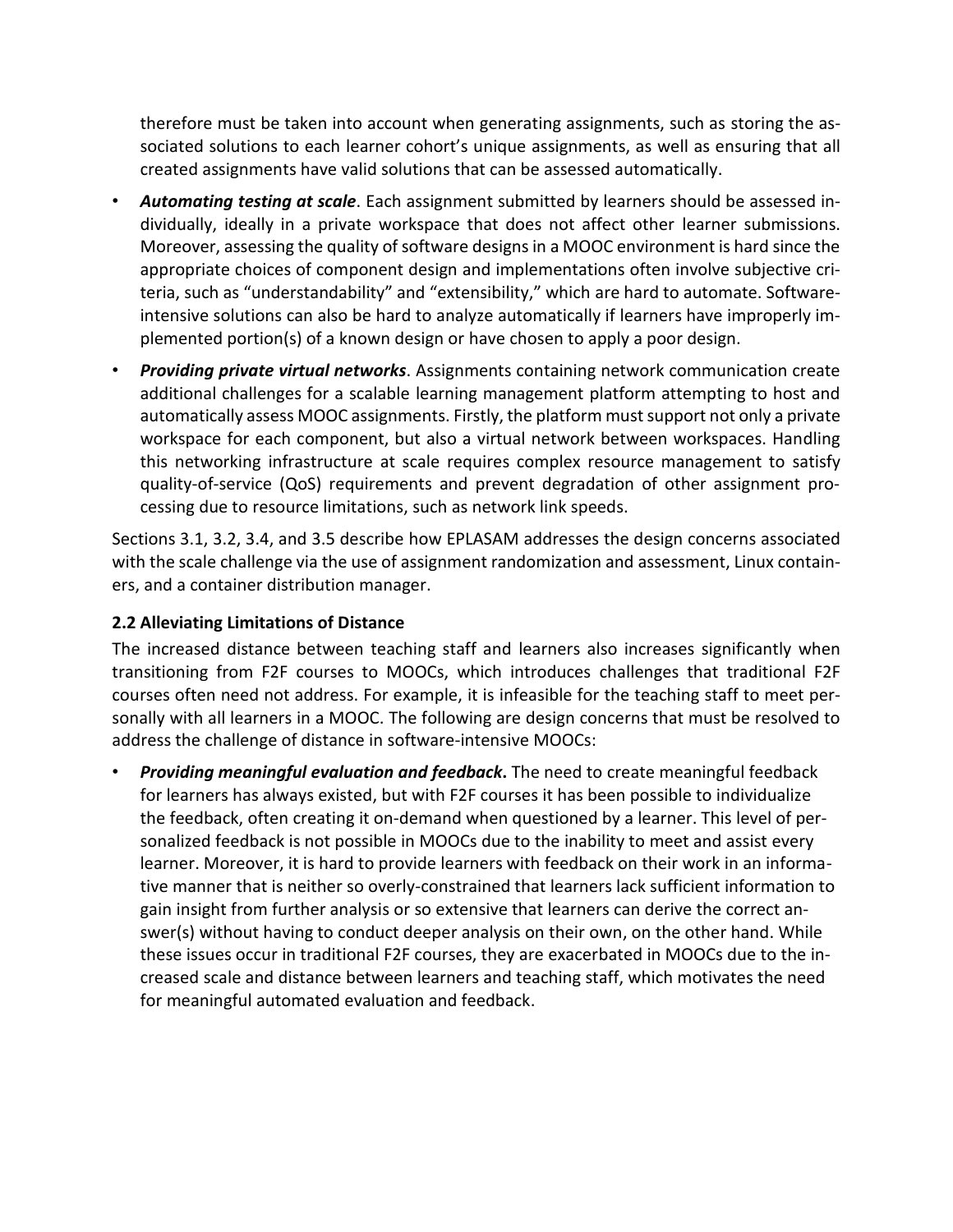• *Minimizing the impact of heterogeneous development and runtime environments.* Software development and design courses, even F2F ones, face challenges with software development tool standardization and compatibility. Traditionally these challenges have been surmountable due to the relative small number of learners in a course. Moreover, each learner receives personalized assistance from teaching staff, who can help install the necessary software and/or help learners debug obscure configuration problems. Software development in MOOCs, however, is complicated due to the heterogeneous learning configuration space and subtle interactions between different variants of operating systems, middleware, software development kits (SDKs), programming language compilers, software library versions, etc.

Sections 3.3 and 3.4 describe how EPLASAM addresses the design concerns associated with the distance challenge via the use of automating and standardizing tooling used for building, testing, and assessing programming assignments.

### **2.3 Providing Security for the Learning Management Platform and Its Users**

Security concerns arise when testing untrusted software logic submitted by learners. For example, submissions should be considered untrusted at all points to prevent malicious or faulty logic from harming the evaluation system or interfering with other learner's. The following are design concerns that must be resolved to address the challenge of security in software-intensive MOOCs:

- **Ensuring security while testing untrusted learner-submitted code**. For programming assignments that require both compilation and execution of untrusted (and possibly malicious) code, steps must be taken to prevent learner-submitted code from interfering with the automated testing system as a whole and/or with other learner submissions.
- **Enable peer-grading while maintaining security.** To support peer-grading as a learning tool, mechanisms are needed to prevent peer assessors (both human and machine) from exposing their own personal system to potential security threats.
- **Securely uploading and downloading of assignments**. Secure authentication is needed to protect the integrity and privacy of learners by encrypting transmission of all assignments to and from the learner, the learning management platform, and any other MOOC servers (such as forums, grade book, etc.). Moreover, the learning management platform should be integrated with the compilation build environment and associated analysis tools to select only the desired files for assessment.

Sections 3.1, 3.2, and 3.3 describes how EPLASAM addresses the design concerns associated with the security challenge via the use of Linux containers, a distribution manager to securely automate container processing, and secure submission of assignments via the compilation tooling.

#### **2.4 Minimizing the Heterogeneity of System and Network Environments**

Software-intensive MOOCs that focuses on concurrent and distributed applications require multiple instances of software running in their own networked private environments. The private environments and system architectures (e.g., ARM, x86, AVR/Arduino) may be heterogeneous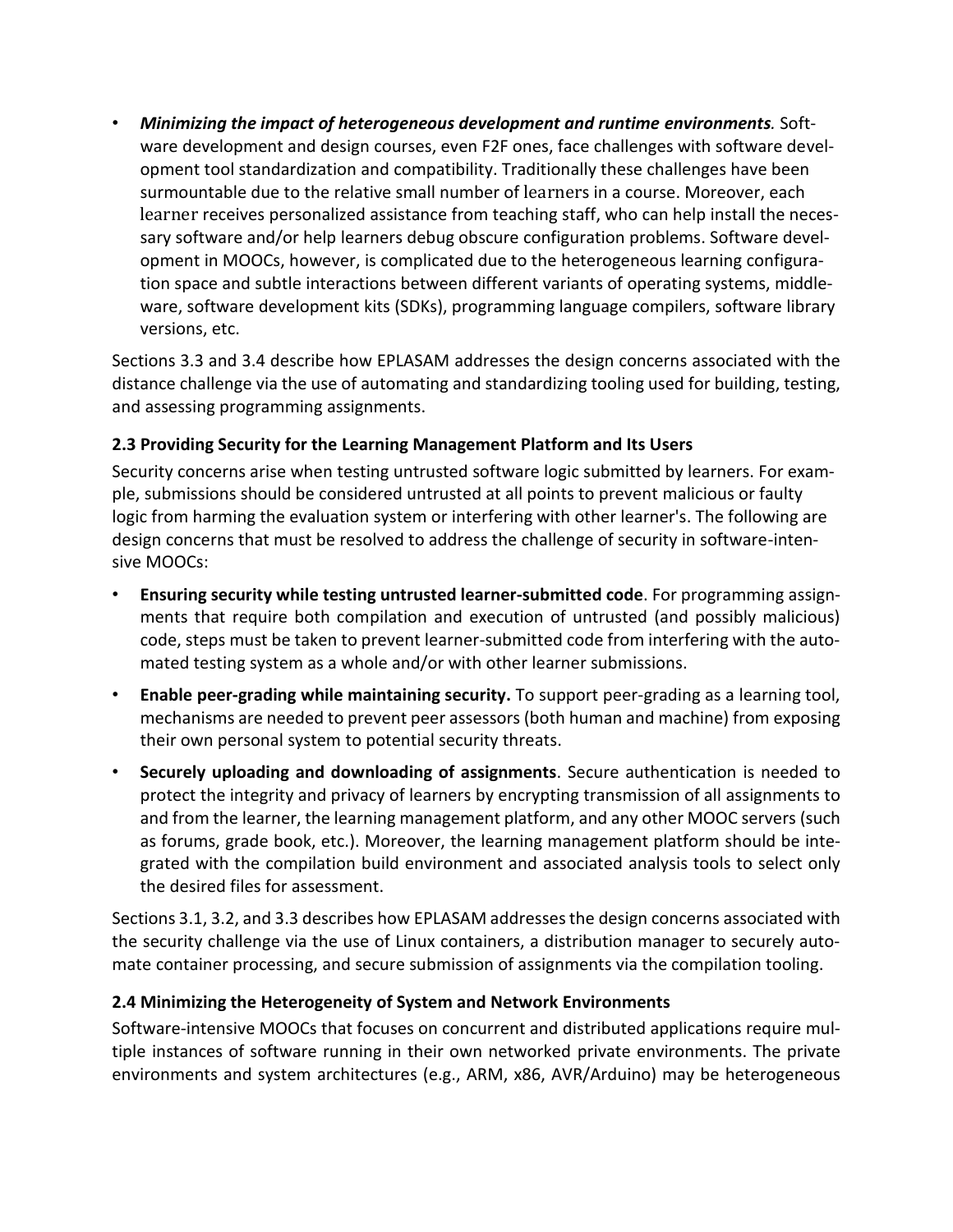and thus not identical to the assessment platform (e.g., x86 64). In this case, the learning management platform must support efficient and scalable execution of emulators.

Even if the architecture is the same for both development and assessment platforms, the need for networked separate environments still exists. Complicating the matter, user-definable network topologies will be required. Custom network designs not only require customizable topologies, but must be repeatable with customizable background network traffic and QoS settings. In addition, the communication infrastructure should support dynamic configurations that can simulate either changing network or physical conditions. These features are needed to develop and test network-based code that can adapt to changing network conditions.

The following are design concerns that must be resolved to address the challenge of heterogeneity in software-intensive MOOCs:

- *Support multiple virtual architectures*. To enable adaptability in the learning management platform, multiple architectures should be supported. A wide variety of architectures are in use today and with the advent of the Internet of Things (IoT), the need to support an even wider range of heterogeneous architectures will increase.
- *Support multiple virtual network types*. The ability to configure and adapt to the communication infrastructure is also required. While the processing of the learners' assignments is typically handled in a cloud environment, it may be necessary to simulate network connections of different types, such as 100mbps Ethernet, 10gbps Ethernet, 802.11N wireless, and Near Field Communication (NFC).
- *Dynamically add/remove nodes in network*. The learning management platform will need to create and remove nodes dynamically to simulate real world events, such as devices moving away from each other, going offline/online, and new resources being added to the network.
- **Networked software and middleware**. Development and analysis of networked software especially concurrent and distributed middleware—requires scalable environments for experimental evaluation. These environmentsshould be able to isolate a group of private virtual networks together and provide realistic communication between each virtual network based on targeted channel capabilities, such as wireline or wireless channels. A Learning management platform therefore requires the ability to create repeatable virtual networks between unique workspaces that have learner submitted code executing. These virtual networks must also ensure end-to-end QoS requirements(e.g., for latency and bandwidth) and have the ability to handle configurable network traffic and topologies.
- **Environment standardization**. If the development environment (which consists of compilers, operating systems, and associated programming and testing tools) is not defined in a standard manner, various compilation and compatibility issues can arise, which are hard for the teaching staff to assist individuals with at scale. Even minor differences between development environments can yield significant differences in the generated results that increase the amount of effort required by the (often limited) MOOC teaching staff. The learning management platform should therefore standardize these potential incompatibilities to lessen the burden on the teaching staff while the MOOC is live.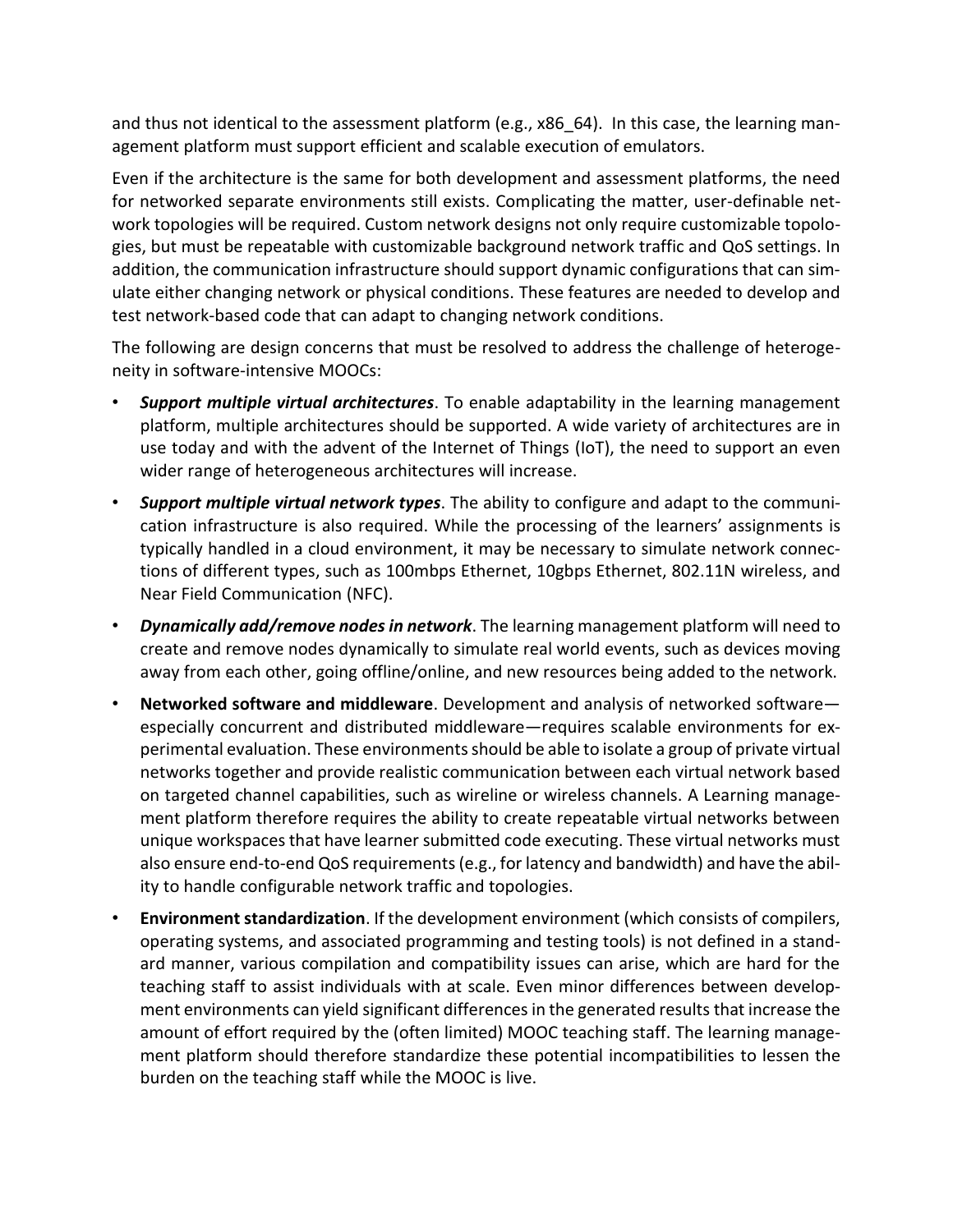Sections 3.1, 3.2, and 3.3 describe how EPLASAM addresses the design concerns associated with the heterogeneity challenge via Linux containers that can run isolated emulators to provide support for additional architectures, a distribution manager to handle all communication-related issues (such as virtual private networks), and Linux containers and compilation tooling providing environment standardization.

## **2.5 Reducing Operational Overhead**

Numerous operational challenges arise when developing a learning management platform for software-intensive MOOCs, including traditional information technology (IT) tasks, such as logging and auditing of system execution and stability, load balancing, and data loss prevention strategies. There are other desired features that conventional learning management platforms either do not support or do not support in the domain of software-intensive MOOCs, including private virtual networks and secure peer review. The following are design concerns that must be resolved to address the challenge of logistics in software-intensive MOOCs:

- *Support for A/B testing*. Validation of teaching methods, practices, and hypothesis can be supported via a platform that generates assignments for MOOC learners. Two-sample hypothesis testing (often known as A/B Testing) allows statistical analysis of hypothesis with two variants. A similar approach, called split testing, can be applied with more than two variants. To reduce teaching staff overhead during the MOOC, the learning management platform should be able to configure certain criteria for partitioning learners, learner assignments, peer-reviewers, and other possible criteria into either two or more groupings automatically.
- *Support for peer assessment*. Peer assessment helps reduce the overhead of teaching staff grading at-scale, as well as improving learner abilities to, read, judge, and improve each other's' code. The learning management platform must therefore automatically facilitate various aspects of peer assessment, such as *peer review* (e.g., grading others' code by applying a rubric) and *peer evaluation* (e.g., having peers compile, execute, and evaluate each other's assignments).
- *Reproducible virtual network configuration(s)*. Certain types of software design and programming assignments (e.g., peer-to-peer file sharing, network discovery protocols) require various types of network topologies, bandwidth, QoS settings, and background traffic. If any of these conditions change the results may vary. The learning management platform must therefore reproducibly create the same virtual network so that individual learner submissions can be tested under the consistent conditions.

Sections 3.1, 3.2, and 3.3 describes how EPLASAM addresses the design concerns associated with the logistics challenge via the use of Linux containers, a distribution manager, and compilation tooling to provide an automated system with low operational overhead.

### **3. The Structure and Functionality of EPLASAM**

EPLASAM consists of several interchangeable hierarchies and parts, each providing a specific portion of its overall capabilities. Linux containers provide individualized, secure, and potentially customized runtime environments for code compilation, testing, and evaluation. EPLASAM handles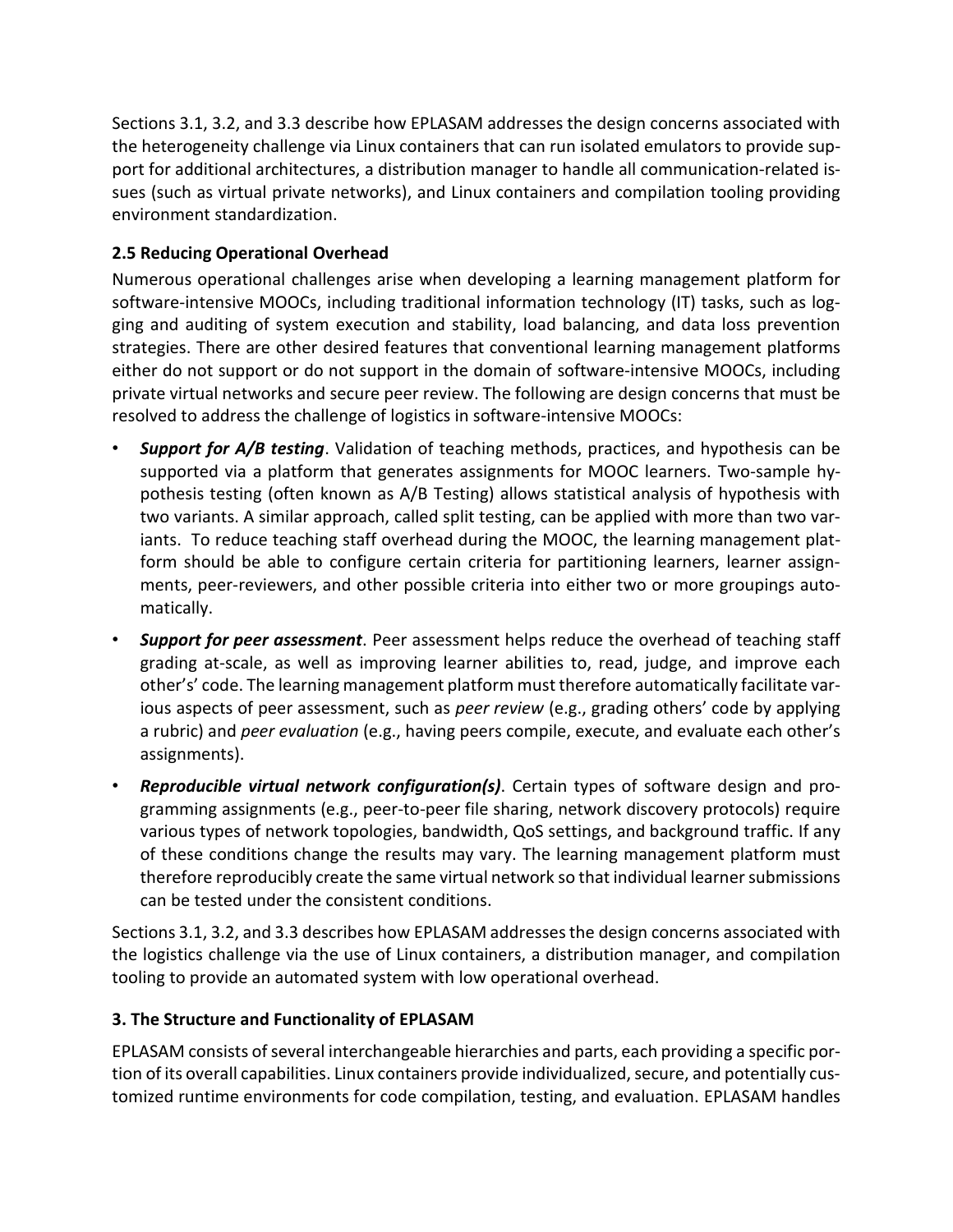the distribution of Linux containers to different hosts. It also uses interchangeable command-line build-tools to run each step of the compilation, testing, and evaluation. Finally, it provides generators that automatically produce assignments that are customized for learner cohorts. The remainder of this section describes each of these capabilities and outlines how they address the challenges presented in Section 2.

### **3.1 Linux Containers**

The technology for general purpose OS-Level Virtualization for Linux has existed as open-source software since 2005 with OpenVZ. OS-Level virtualization is a technique where virtual private instances of the same OS as the server are provided to virtualized application(s) running on the host server. This approach offers many advantages over other virtualization technologies, such as hypervisors and full VM emulations. In particular, it enables Virtual Private Server (VPS) instances, each of which runs its own copy of an OS and enables users to install almost any software that runs on that OS.



*Figure 3***. Diagram of Docker Container Deployment and Management.**

A VPS differs from a hypervisor or fully emulated virtual machine technologies in several ways that make them attractive for use in EPLASAM. Figure 3 shows how EPLASAM employs OS-level virtualization to provide a VPS to each learner application submission. We manage each VPS via a central workload distribution manager and Docker, which automates the deployment of applications by providing an additional layer of abstraction and automation of OS-level virtualization on Linux (Docker, 2014).

Two key ways in which a VPS differs from the other virtualization options are the startup-time and resource overhead of each instance. For example, the time for a VPS instance to start is significantly shorter than for an entire OS to boot, as is the case for hypervisor and full virtual machine emulation technologies. In particular, the base OS in a VPS has already been instantiated, so only the portions required for the VPS to instantiate must be started. Moreover, the resource overhead of VPS is significantly lower than a full virtual machine emulation instance.

VPS does have several drawbacks, however. For example, the host machine's kernel must support OS-Level virtualization at the OS kernel level. Likewise, the OS type on the host machine must be the same OS type on the virtualized instance.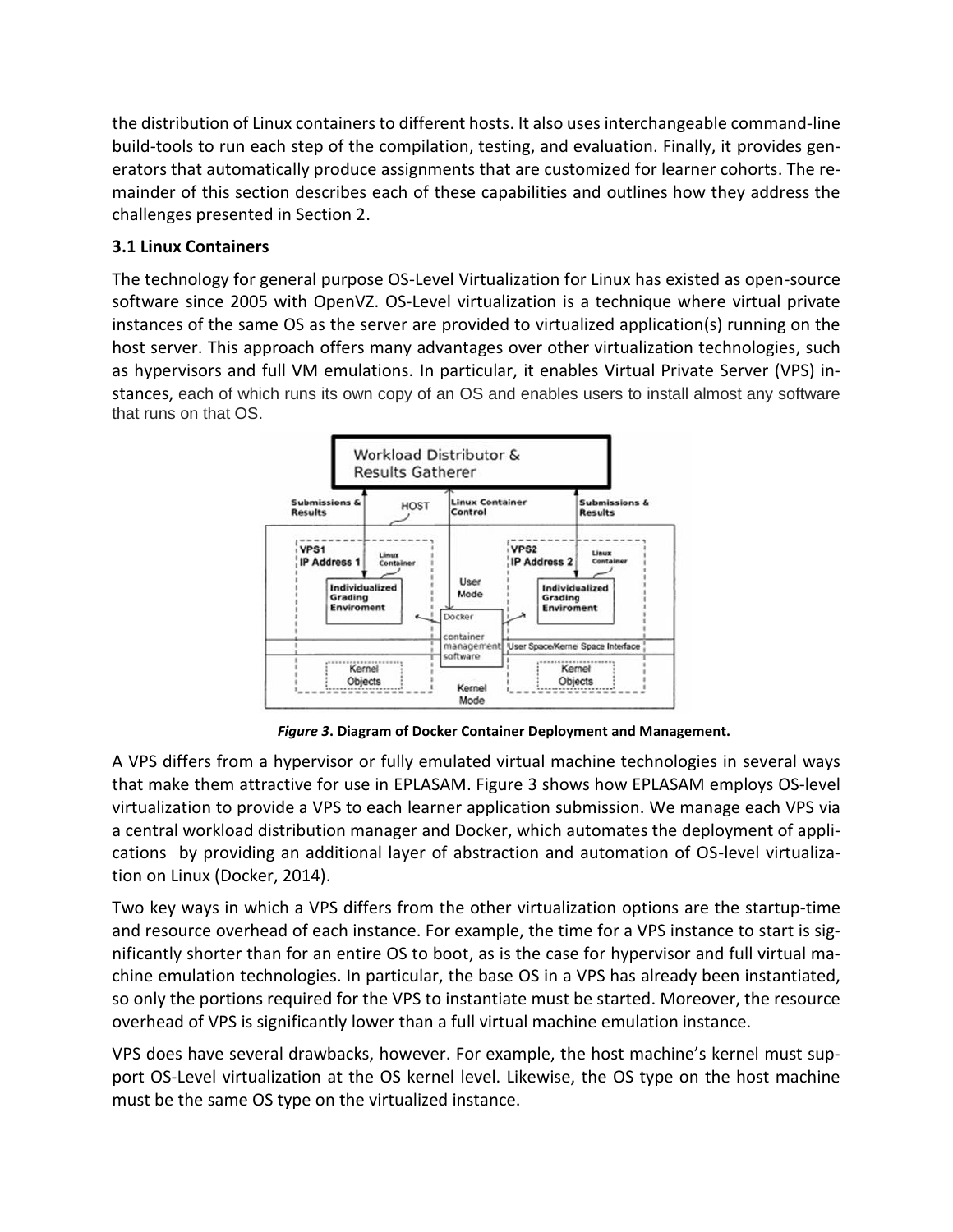Until recently, distribution of OS-level virtualization, also called "software containers," were not easily automated and therefore required a high degree of skill and knowledge to configure properly. The broad adoption of Docker, however, enables automated deployment of application(s) in these containers in networked configurations, thereby simplifying ease of use and reducing deployment time.

A key improvement to Linux container technology provided by Docker is the creation and use of a central server hosting images(which is called a Registry) and the build scripts required to create those images called DockerFiles. We apply Docker in a partially closed-source environment, i.e., where answers to assignments are kept secret, which leverages its ability to host a private Registry.

The central workload distribution manager mentioned above stores the deployment strategies EPLASAM uses to create the rules for container deployment and virtual network configuration. Existing tools, such as Shipyard (Shipyard, 2014), handle the low-level migration, monitoring, and management of Docker servers and Docker images. Shipyard can easily be controlled via a public API, thereby enabling the use of EPLASAM's custom Domain-Specifc Modeling Language (DSL) tools provided by the Distribution Manager to manage physical servers, container deployment and execution, handling of assignment files, and setting up of virtual networks.

The abilities that Docker containers give the EPLASAM platform help address concerns from sections 2.1, 2.3, 2.4, and 2.5. Specifically, it gives the ability to provide private networks of virtual machines at scale from section 2.1. The VPS design provides separation of each student's virtual environment from section 2.3. Containers help to standardize student submission environments, supports multiple virtual networks and architectures via emulators from section 2.4. They also provide support for reproducible virtual networks by providing easily reproducible environments from section 2.5.

#### **3.2 Distribution Manager**

The design of EPLASAM requires a means to automate the distribution of containers to the required hosts, as well asthe distribution of submitted assignments to these servers for processing. Figure 3 shows how Docker is used along with a Workload Distributor to distribute the processing of assignments. Currently EPLASAM can use multiple server host machines and multiple Docker VPS per host, though the distribution of assignment workloads must be determined manually. Automating this distribution is an area we are looking at for future work.

We observed two general approaches in Docker management: (1) either have the deployment management system itself manage container deployment strategies or (2) allow users to manually deploy containers where they choose. In our initial experiments we opted for manually deploying containers and have used Shipyard since it offers the most feature from amongst the myriad of software solutions comprising the Docker software ecosystem. In particular, Shipyard has an HTTP/REST-based API—unlike many alternatives, such as Kubernetes (Kubernetes, 2015) —that allows finer control of which server(s) specific container(s) are executed. This capability helps EPLASAM configure the virtual private networks used to connect containers.

Shipyard works via an installed controller on each host machine that is configured with Docker. It requires configuring a single central Shipyard instance to manage all the hosts that Shipyard is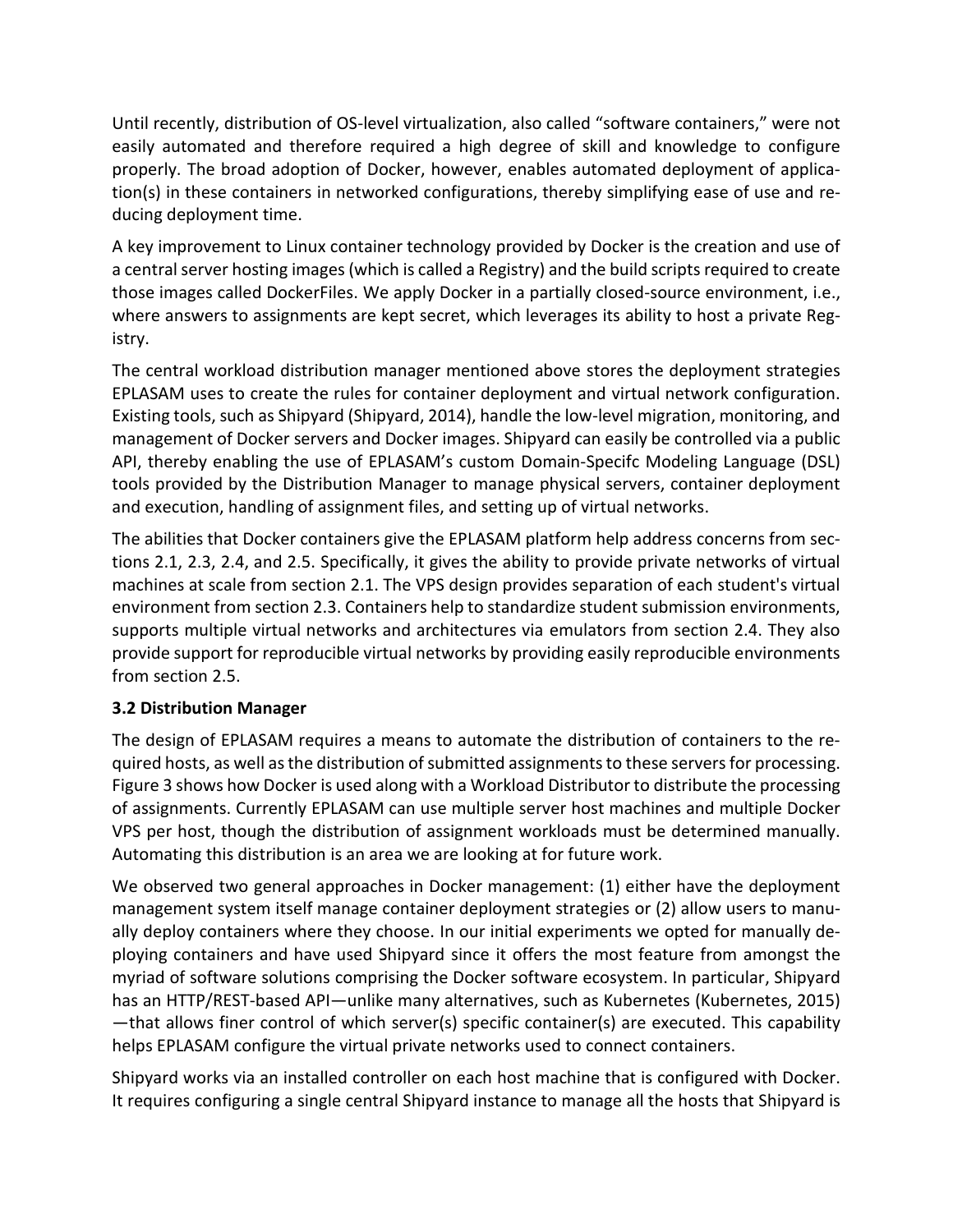responsible for. It then connects to a private repository of DockerFiles describing each container image, after which point management of all VPSs and containers can begin.

The management of the physical servers, container deployment and execution, handling of assignment files, and setting up of virtual networks are handled by EPLASAM's custom Domain Specific Language (DSL) and tool-chain. This custom DSL interacts with different levels of the platform, multiple custom applications, and other DSLs. For clarity, we call the top-level DSL that interacts with the other layers/DSLs within the platform the "Platform-DSL" and call the DSLs for assignments the "Assignment-DSLs." The Platform-DSL is designed to allow hierarchical composition of multiple assignment-DSL model instances, thereby allowing EPLASAM to handle simultaneous assessment of multiple different assignments and adjust to handle complex interactions between different assignments. For example, one adjustment involves distributing networkbound and a CPU-bound processes across the available hardware to minimize interference. The Assignment-DSL likewise needs to support multiple container definitions, expected container runtime requirements and profiles, assignment variations, and virtual network requirements. EPLASAM is designed via a multi-layered approach, where each component has well-defined interaction with the overall platform, to facilitate adoption since it is easier to add new/modify features or components.

Existing distribution managers, such as Shipyard, provide the EPLASAM platform the ability to address concerns from sections 2.1, 2.3, 2.4, and 2.5. A distribution manager provides the ability to automate assignment grading at scale from section 2.1. It also facilitates the secure transfer of assignment submissions between different servers in the process of grading from section 2.3. A Distribution Manager addresses the concerns of dynamically adding/removing network nodes and supporting multiple virtual network types from section 2.4. In addition, it also addresses the concern of reproducible virtual networks from section 2.5.

#### **3.3 Compilation Tooling**

EPLASAM does not require any specific project build tool or integrated development environment (IDE). Since Linux containers are only executable via the command-line, the use of an automated build tool is an integral part of the overall framework we have developed. The grading of programmatic questions is decomposed into two phases: compilation and testing. Both phases may have sub-phases that will depend upon the problem and code being evaluated, though EPLASAM just focuses on these two phases for now (the specifics of sub-phases will be addressed by both the choice of build-tools chosen and the desired evaluation techniques chosen by the staff of a course).

Although EPLASAM is build-tool agnostic, support for each tool/tool-chain must be integrated into the platform. This requirement enables the proper handling of both the specific starting commands and reading of results from the compilation and testing framework execution. We adopted Gradle as the default build tool for EPLASAM. Other build automation tools, such as Maven, Ant, and Make, were considered, but Gradle was selected since it is the build system utilized in the material our MOOCs are covering. The specific build system chosen will depend upon the programming language being tested, its conventions, and the personal choice of the MOOC staff.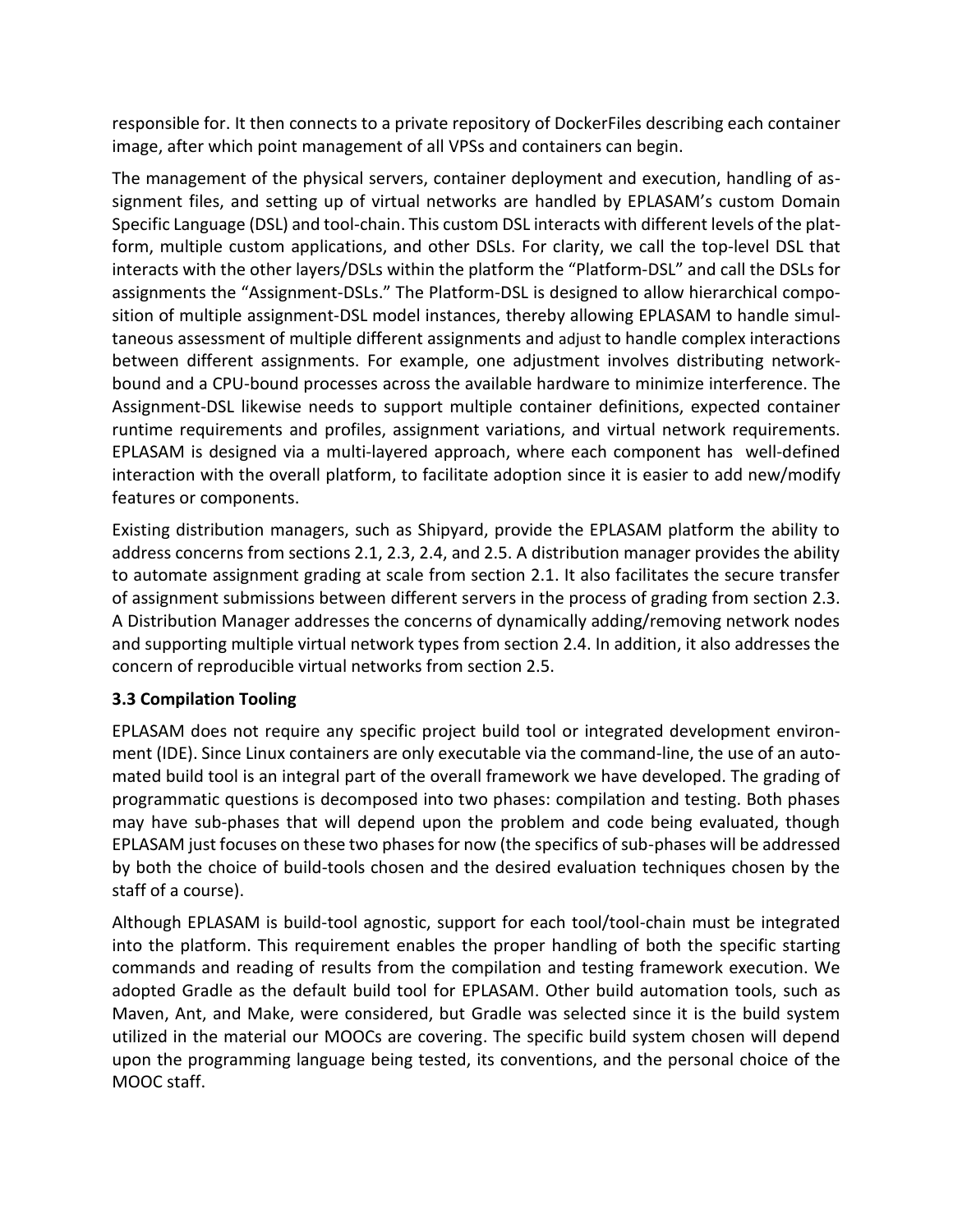Currently, EPLASAM contains manual script implementations to launch and evaluate compilation results, unit testing, and integration testing results. Future work will expand these abilities to operate via a plugin system that enables the use of other tool/tool-chains, such as Gradle, Make, and Ant. Future work will also provide an automated and secure method for assignment transfer via the chosen tool/tool-chains to/from the learner and EPLASAM.

Automated build tools help to address the concerns from sections 2.2, 2.3, 2.4, and 2.5. Automating build tools helps to provide meaningful evaluation and feedback, even at a distance, and reducing the impact heterogeneous development and runtime environments. Which address concerns from section 2.2. Automated build tools also help to address the concern of providing security for testing submitted code from section 2.3. They also help to address the concern of environment standardization from section 2.4. The use of automated build tools also helps to reduce the overall operational overhead concern from section 2.5.

#### **3.4 Programming Assignment Assessment**

Assessing programming assignments yields additional challenges not faced by commonly asked question types, such as multiple choice or true/false questions. In particular, how can the teaching staff craft a validation method for an assignment that is both effective and provides learners with meaningful feedback. If a suite of unit tests for an assignment returns a number of passed tests, but has no feedback as to what or even why a test was not passed, then it will fail the 'Alleviating Limitations of distance' challenge shown in Figure 2.

To address this issue, EPLASAM employs advanced built tools, such as Gradle, to automate the entire process of compiling, unit testing, and integration testing. Gradle currently supports C, C++, and Java and is on the road map to become the official build script for Android. We therefore chose it as our standard automation script. Since EPLASAM is designed in a modular manner, however, if Gradle does not support the programming language the teaching staff intends to use for a course or assignment it is relatively straightforward to integrate the desired command-line build system in its place. This modularity adds flexibility to EPLASAM to support languages and features beyond the scope of a single build system. It also provides the ability to use additional testing frameworks, such as Junit or SureLogic, that best fits a specific assignment type.

The use of custom code-analysis tools in addition to testing-frameworks is supported with both Gradle and Maven, but we also plan to support individualized command-line executions to support for custom evaluation and grading techniques. This customizability will further enhance EPLASAM's flexibility by allowing the application of more advanced analysis tools and techniques.

In our experience teaching MOOCs, we found it helpful to withhold some tests from learners, thereby providing a multi-tiered grading process. The teaching staff is responsible for selecting which tests, if any, to keep from learners. This capability enables the teaching staff to create their own grading criteria and methodologies or to create a series of questions/assignments that reveal more of the tests to learners over time to help refine and improve their understanding of the material.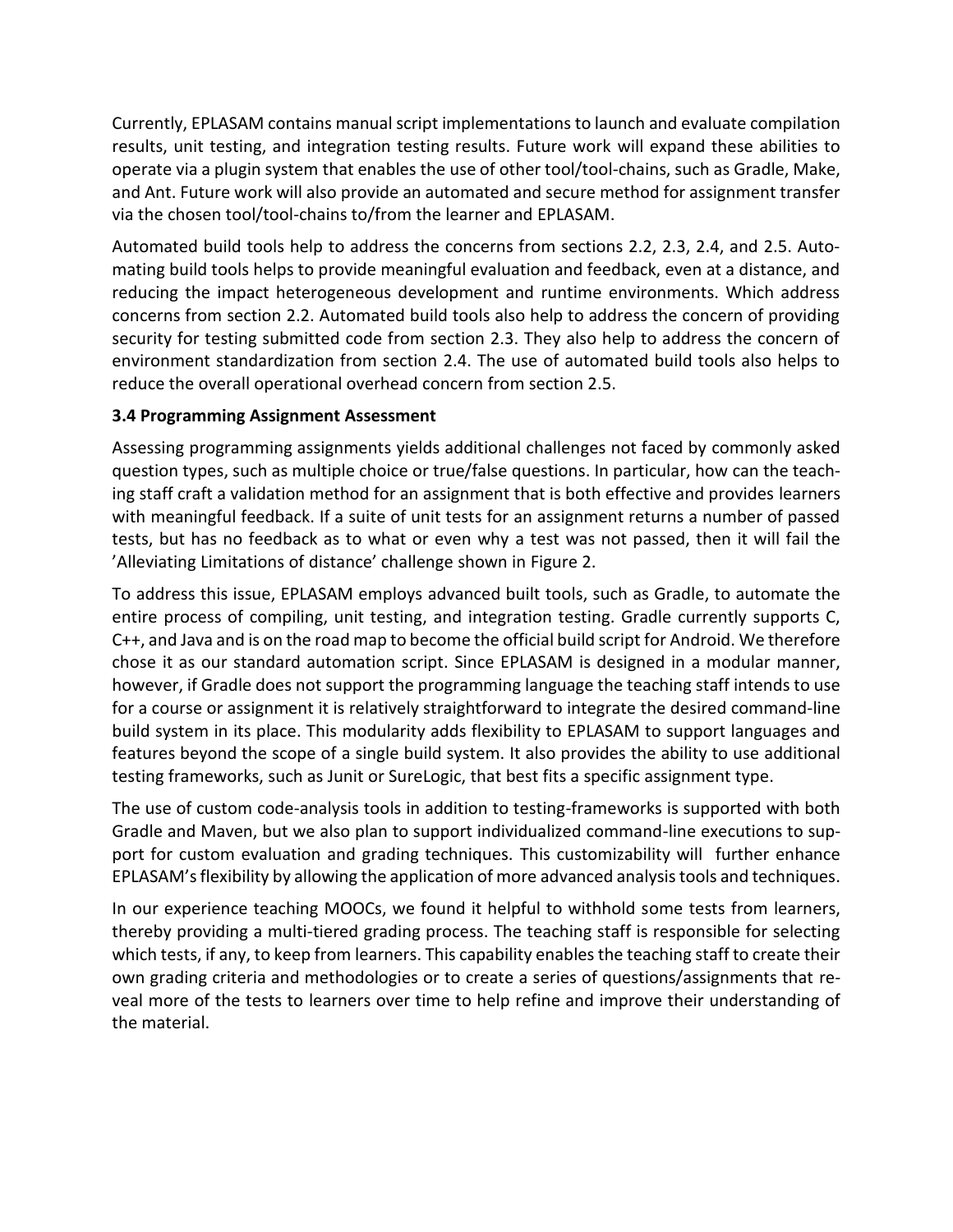The design of EPLASAM helps to address the concerns from section 2.1 and 2.2. Assignment creation techniques help to address the concerns of assignment and solution automation from section 2.1. Automated assignment and solution creation, helping address the concern of providing meaningful evaluation feedback from section 2.2.

#### **3.5 Assignment Randomization**

Assignment creation techniques aimed at preventing cheating and facilitating the potential reuse of assignments in a MOOC environment face challenges that traditional educational situations do not. In particular, the geographic distance between the teaching staff and learners makes it harder to detect certain types of cheating. Some problem types (such as short answer, multiple choice, and fill-in-the-blank) have exactly one correct answer or answer combination. These problems can be pre-created and a random subset can be given to each learner to help address the needs of cheating prevention and facilitate question reuse. Essays or short answer-based questions can use statistical analysis methods to detect (and thereby prevent) cheating. The 'correct' answers to these types of problems need not be determined exactly. Instead, keywords/order input can be entered into a regular expression parser to check validity/uniqueness.

Software-based assignments are often have structurally similar solutions, depending on the assignment specification. Thus, if a single correct solution leaksto the learner community, the question cannot be reliably reused in future offerings due to the likelihood that learners will find this solution online and apply it without having to do the work themselves. Therefore, to address the issues that software-based questions have with respect to similarity of assignment solutions between learner cohorts—and to help prevent reuse of solutions between offerings—EPLASAM applies a model-based approach to individualized assignment generation.

Our initial work for this approach has yielded a generator that takes a model as input and outputs the full source code and all files required to compile a data-centric Create, Read, Update, & Delete (CRUD) based Android application. This generator is given the desired model file as input and uses custom template groups to define the output files. It is possible to turn individual templates from within a group on or off, giving the teaching staff the ability to choose what code they wish to generate. This feature allows the creation of variants of assignments, which can be used for either subsequent assignments or for creating different versions for A/B Testing.

The input model for the custom code generator is an XML file describing the data-centric view of the information to store in the desired application, along with some meta-data. Figure 4 shows the application specific section of a sample model. This model describes the application, its underlying database table, and the fields to store in the table. All components of the model have a 'name' value used for variable name and string construction for use in different locations within the application. These locations range from the underlying database to the user interface. Field values have a 'type' that describes the type of data to store. The default value of a field is configurable via the 'default\_val' property. The base data types supported currently are those of the Java primitive types, with the addition of String and byte[], which are referred to as STRING and BLOB, respectively. Future work will expand these options to include more complex data types, such as images, audio, and video.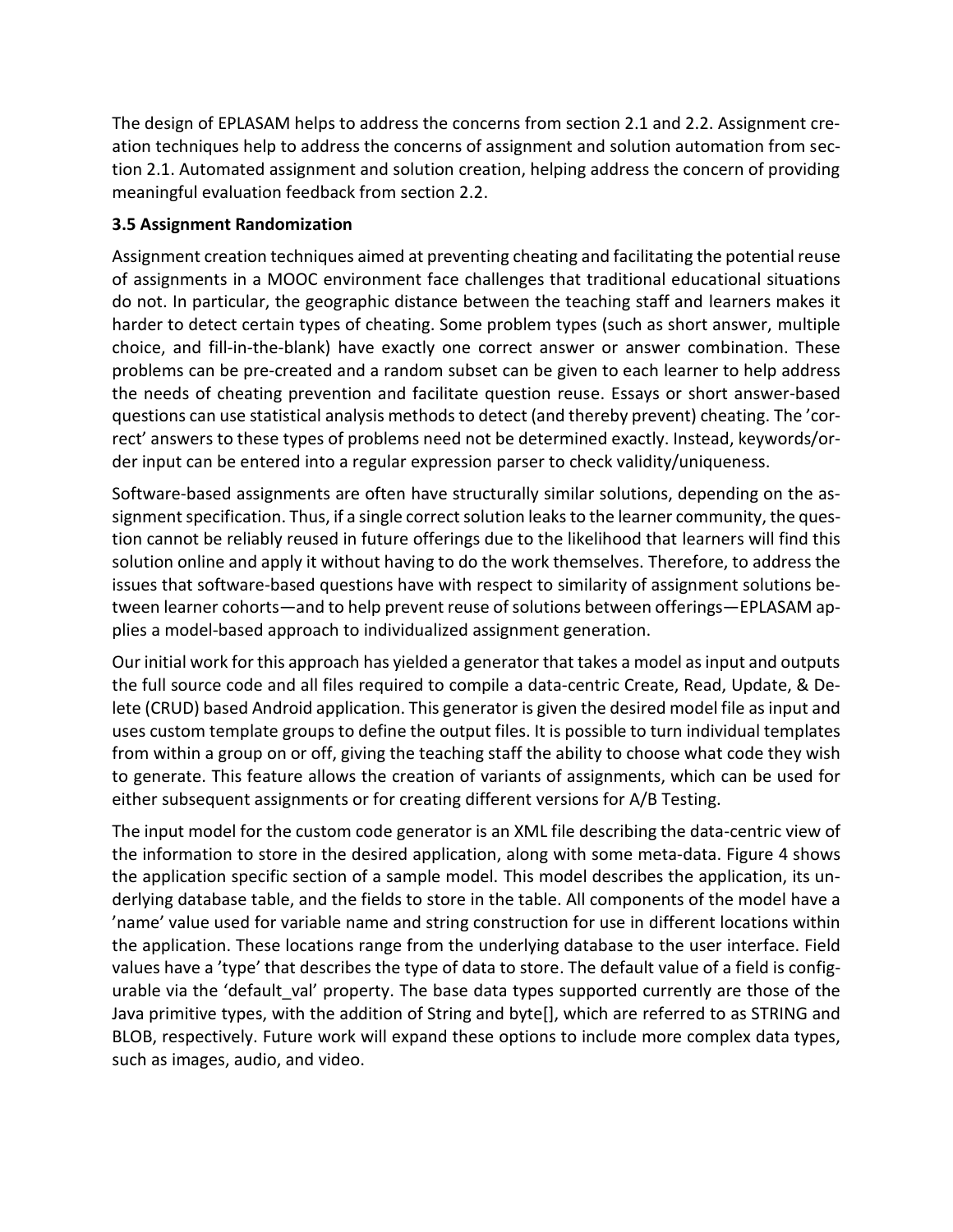```
<application name="example app">
 <content-provider
         name="provider example">
   <table name="table 1">
     <field type="TEXT"
           name="field 1"
           default_val="" />
     <field type="LONG"
          name="field 2"
           default_value"-1" />
     <field type="CHAR"
           name="field 3" />
     <field type="BLOB"
           name="field 4" />
     <field type="SHORT"
           name="file1d 5" />
     <field type="INTEGER"
           name="field 6" />
     <field type="FLOAT"
          name="field 7" />
     <field type="DOUBLE"
           name="field 8" />
     <field type="BOOL"
          name="field 9" />
   \langle/table>
 </content-provider>
</application>
```
 *Figure 4***. Sample Application Definition Model.**

EPLASAM'sfocus on Android for the initial code to generate with our custom DSL code-generator tool stems from the component-based architecture of the Android platform, which allows us to remove portions of code from the list of templates to generate. This feature, in turn, helps narrow the code that is given learners at any one time to test them on the material being covered. It also allows the use of the same code to teach multiple concepts, thereby allowing the teaching staff to create exercises that reinforce each other.

Assignment randomization helps to address the concerns of automated assignment & assessment creation from section 2.1. In particular it helps to allow the re-use of created assignments in subsequent offerings of the same course.

### **4 Related Work**

This section compares EPLASAM with related work that focuses on three areas: (1) the use of Linux containers for virtualization, (2) generation of assignments, and (3) automated generation of grading and meaningful feedback for programming assignments. These areas are relevant since developing a platform for automated grading of software-intensive assignments in a MOOC environment requires effective resource management at the cloud infrastructure-level, as well as the ability to scale both assignment creation and evaluation with the addition of (potentially many) new learners.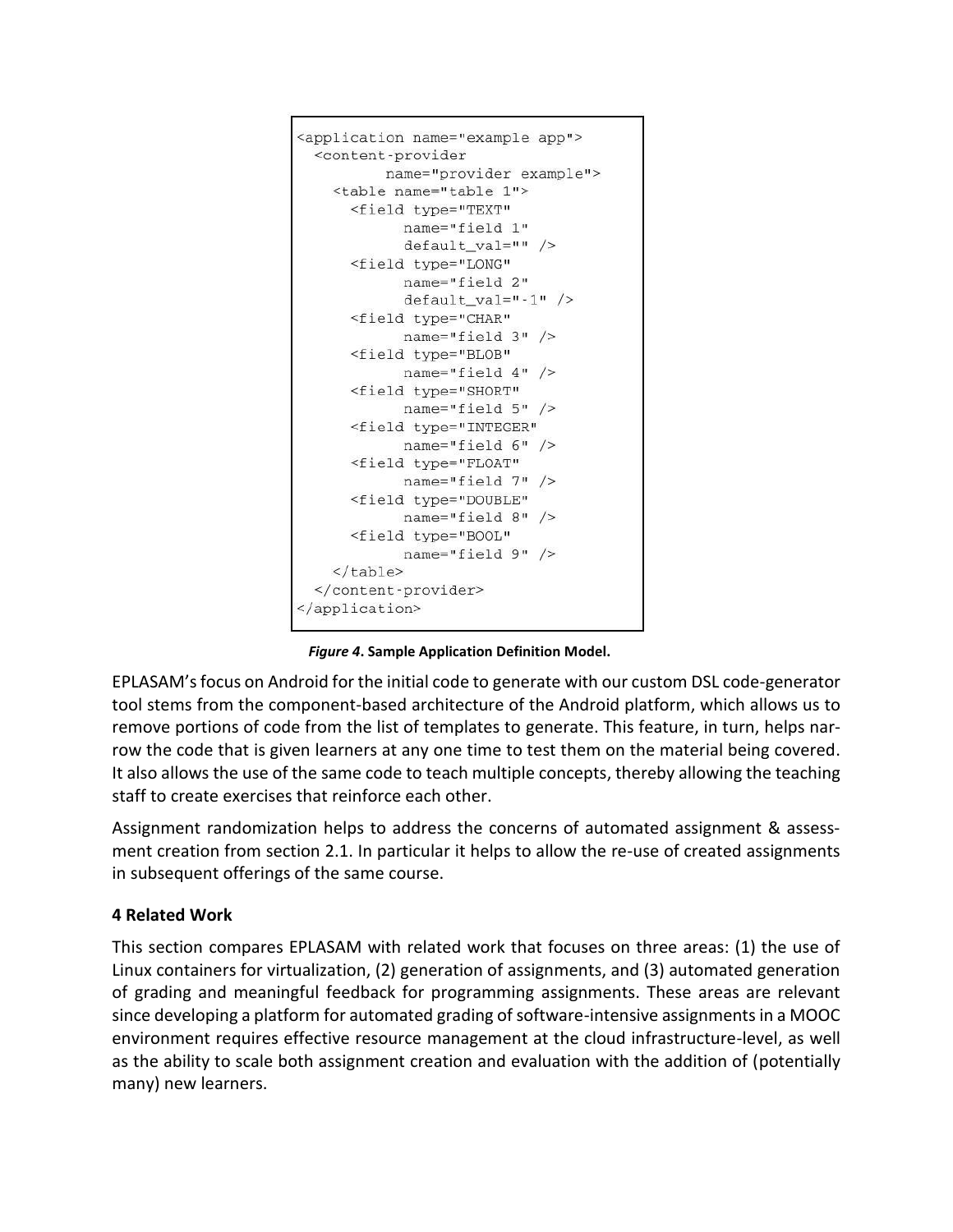#### **4.1 Related Work on Linux Containers**

The Docker (*Docker Inc. official site*) open-source project we utilize in EPLASAM automates the deployment of applications via software containers utilizing operating system (OS)-level virtualization. Docker is not an OS-level virtualization solution; rather it uses interchangeable execution environments such as Linux Containers (LXC) and its own *libcontainer* library to provide container access and control.

Previous work exists on the creation (Menage, 2007) and benchmark testing (Soltesz, Pötzl, Fiuczynski, Bavier, & Peterson, 2007) of generic Linux-based containers, shows that Linux containers are a more lightweight means of virtualization compared to traditional hypervisors. Similarly, related work uses containers as a means to provide isolation and a lightweight replacement to hypervisors in specific use cases. For example, High Performance Computing (HPC), reproducible network experiments, and peer-to-peer testing environments focus on different aspects of Linux containers that they leverage. Xavier et al. (Xavier et al., 2013) show that in the domain of HPC that containers provide an excellent lightweight hypervisor replacement, but at the time the solutions available were immature and unable to provide effective isolation. Handigol et al. (Handigol, Heller, Jeyakumar, Lantz, & McKeown, 2012) discuss the creation of reproducible network experiments via container-based emulation, which is intended to spur other researchers to publish runnable versions of their experiments. They leverage the ability to package, distribute, and run containers. Bardac et al. (Bardac, Deaconescu, & Florea, 2010) show how peer-to-peer testing environments can be developed using Linux containers. The focus on EPLASAM in this paper is on the scalability and limitations of networked applications in a container-based testing environment.

Both the papers from Bardac et al. and Handigol et al. use Linux containers to provide reproducible network-based application testing. However, the focus in each paper differs slightly. In particular, Bardac et al. are concerned with repeatability, whereas Handigol et al. are concerned with the scalability of network-based applications, particularly peer-to-peer applications. In contrast to these efforts, our work on EPLASAM uses all three of these aspects, i.e., lightweight, isolation, and ease of distribution. Moreover, EPLASAM leverages some of Docker's features to create custom containers and share them in a manner that's more straightforward than possible in prior work.

### **4.2 Related Work on Generation**

This section compares EPLASAM with related work in the areas of generating assignments in a learning-at-scale environment and generating automated feedback to programming assignments.

#### *4.2.1 Assignment Generation*

With the advent of MOOCs, the interest in automatically generating assignments at scale has grown. Automating Exercise Generation (Sadigh, Seshia, & Gupta, 2012) describes using a template-based generator together with mutation and satisfiability solving to automatically generate assignment problems, valid solutions, and grading of submitted solutions. The problems they target are a subset of problems from an embedded systems class textbook, which they found had problems that did not fit well into their platform.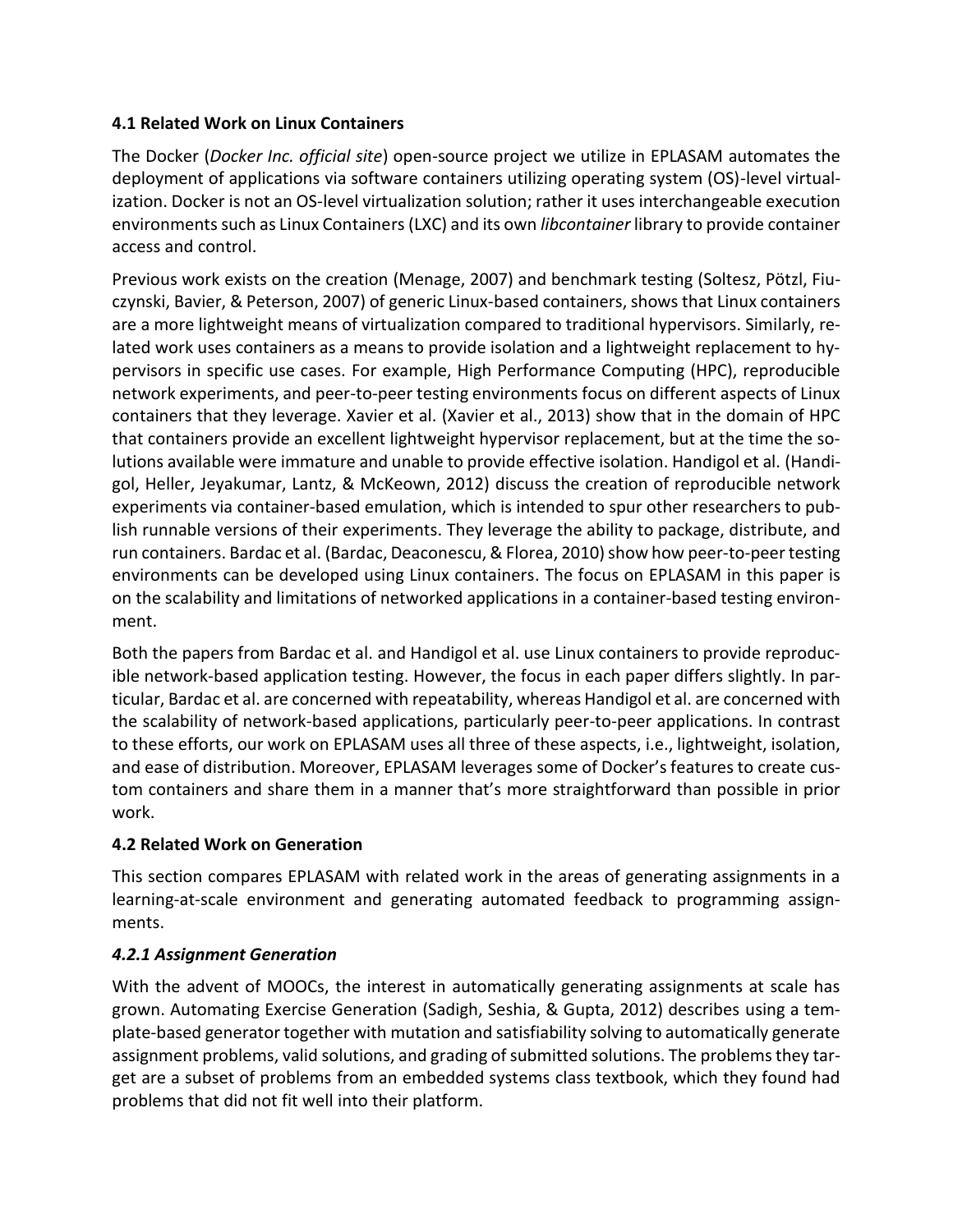In addition to automatic assignment generation, related work has focused on creating Domain Specific Languages (DSL) for code generation of mobile and cloud-based applications. PhoneApps (Mannadiar & Vangheluwe, 2010) is a custom DSL built to help simplify the creation of standalone mobile applications using Statecharts with modular components at different levels of abstraction. Manjunatha et al. design an approach for creating MobiCloud (Manjunatha, Ranabahu, Sheth, & Thirunarayan, 2010), which is a DSL for creating Cloud Mobile Hybrid applications via an agnostic Model-View-Controller (MVC) code generation pattern, treating both the cloud and mobile portions of an application as single entity. MobiCloud supports multiple target mobile device and cloud hosting platforms but requires a custom code generator that accepts the custom ModiCloud-DSL model as input, for each target platform. The MVC pattern is also used by Buck et al. the Objektgraph IDE (Buck, Diethelm, & Sheneman, 2013), which uses a graphical UML editor to generate Java applications, and anticipates Android and Google Web Toolkit support.

EPLASAM is similar to MobiCloud and Objektgraph in that it usesthe MVC pattern with templates to generate our targets. In addition, however, EPLASAM can build a standard DSL interface that simplifies swapping of future generator components. This interface provides flexibility to the overall platform and simplifies adoption allowing the use of custom code generation tools.

### *4.2.2 Meaningful Feedback Generation*

In addition to automated generation of assignments and mobile applications, related work has focused on generating meaningful feedback to MOOC learners on their programming assignments. Singh et al. describe a technique for automated feedback generation of introductory programming assignments (Singh, Gulwani, & Solar-Lezama, 2013). Their technique requires a correct reference implementation and a set of rules in a custom error model language (EML) that define errors(and corresponding corrections) that learners are likely to produce. These EML rules are used to define a space of candidate programs that will be generated from the learner submission and then searched for the minimal number of corrections required to transform the submission to match the reference program.

Carbunescu et al. present their results and experiences from using a framework they designed for auto-grading of parallel code for the 2013 and 2014 XSEDE Parallel Computing Course (Carbunescu et al., 2014). Their platform used a C program to verify the output results and a Python script to manage file handling, job processing, and final grade calculations. Grades are based upon runtime performance for a variety of input sizes for each of three assignments in the course to evaluate both strong and weak potential scalability. They present the concessions and modifications they made when designing each assignment's implementation, such as how verification of non-deterministic simulations can be hard to validate.

This related work shows the extent to which trial and error can be applied to create tests with meaningful feedback. These results led us to design EPLASAM so that it is agnostic with respect to specific tests and testing methodologies it supports. The goal is to provide an environment for flexibility creating and evaluating new techniques and approaches.

#### **5 Concluding Remarks**

This paper presented the motivations, challenges, and solutions related to EPLASAM, which is a platform for software-intensive MOOC assignment creation and grading. We discussed the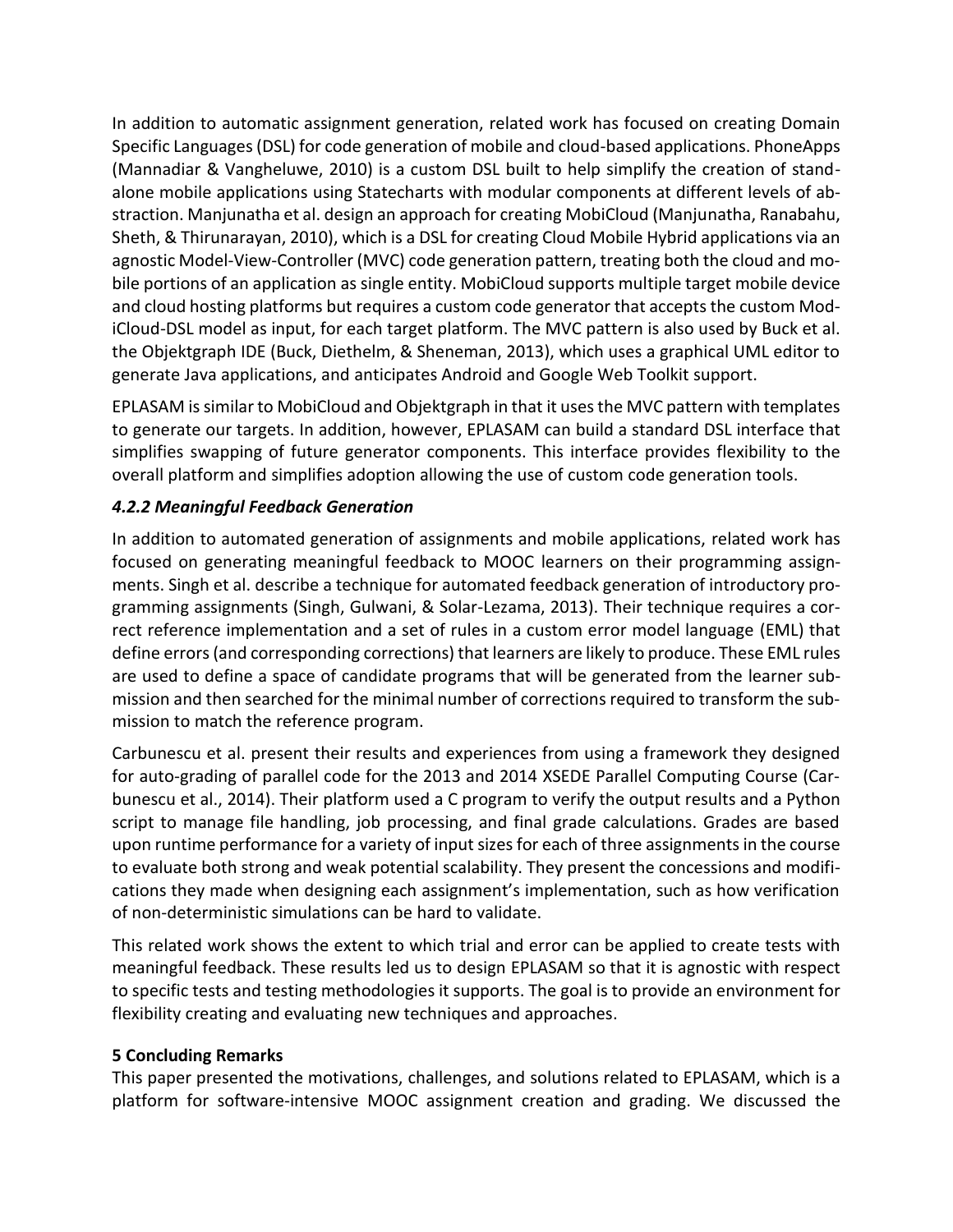EPLASAM design goals and the related challenges associated with creating meaningful software programming assignments that deter cheating. We show how the overall platform is split into two major portions: (1) the server portion, which acts as the infrastructure, and (2) the tools portion, which facilitates teaching staff creating new assignments that are automatically generated and assessed at scale. We then explain how EPLASAM accomplishes its design goals and explain why various technical choices were made. Finally, we compared EPLASAM with related work to show how our approach builds upon and extends previous work to leverage our experiences teaching software-intensive MOOCs.

Three main categories of future work stem from our work on EPLASAM:

- **Enhanced platform analysis and development**. We are currently integrating EPLASAM into our Mobile Cloud Computing with Android (MoCCA) Specialization. Measurements and analysis of its performance and scalability will be conducted to evaluate its effectiveness. We anticipate that additional software capabilities will be needed to create the DSL(s) and related tools required to manage the platform logistics of container management and deployment, particularly in a heterogeneous hosting scenario where the platform utilizes multiple cloud services, such as Amazon EC2, Microsoft Azure, DigitalOcean, RackSpace, etc.
- **Applying the platform in Learning-at-Scale environments and analyzing its impact on learners**. Using EPLASAM our MoCCA Specialization will provide an opportunity for research into the science of education on software-intensive design and programming topics. For example, the ability to assess A/B group learners at the scale of tens-to-hundreds of thousands of learners will enable us to refine our current teaching and testing techniques and explore new ones. With tighter coupling between the testing framework and other course material, it will be possible to test things such as which order of introducing topics leads to better overall results. It will also be possible to explore variations in both the number and difficulty of programming assignments and determining which combinations provide the best overall result. Future work will be possible on the analysis of learner learning results based on the quality and quantity of meaningful feedback they receive from the build system, e.g., using the assignment submissions to adapt and enhance auto-grading tools. Improvements in accuracy, quality feedback, runtime efficiency, and breadth of testing coverage are metrics by which differing approaches can be evaluated to identify effective methods.
- **Using the platform for research on advanced middleware and networked applications**. Future work in the area of middleware development and analysis will be enabled by EPLASAM. The platform, with its dynamic virtual networking and repeatable experiments, will assist in addressing the challenges Chaqfeh et al. concerning Internet-of-Things enabled middleware (Chaqfeh & Mohamed, 2012). The ability to simulate both variable networking conditions and resource constraints allows better development and analysis into specialized network-based middleware. Two important industries that are ever increasing are video games (Correa, 2013), which has been larger than Hollywood for more than a decade (Yi, 2004), and consumer mobile devices. Both these domains have specialized requirements that EPLASAM can assist with in terms of middleware development and analysis, such as strict timing constraints or minimum levels of robustness that EPLASAM can simulate. In addition, both video games and mobile devices are popular topics that can serve as a basis for future MOOCs that teach additional core computer science principles, methods, and tools.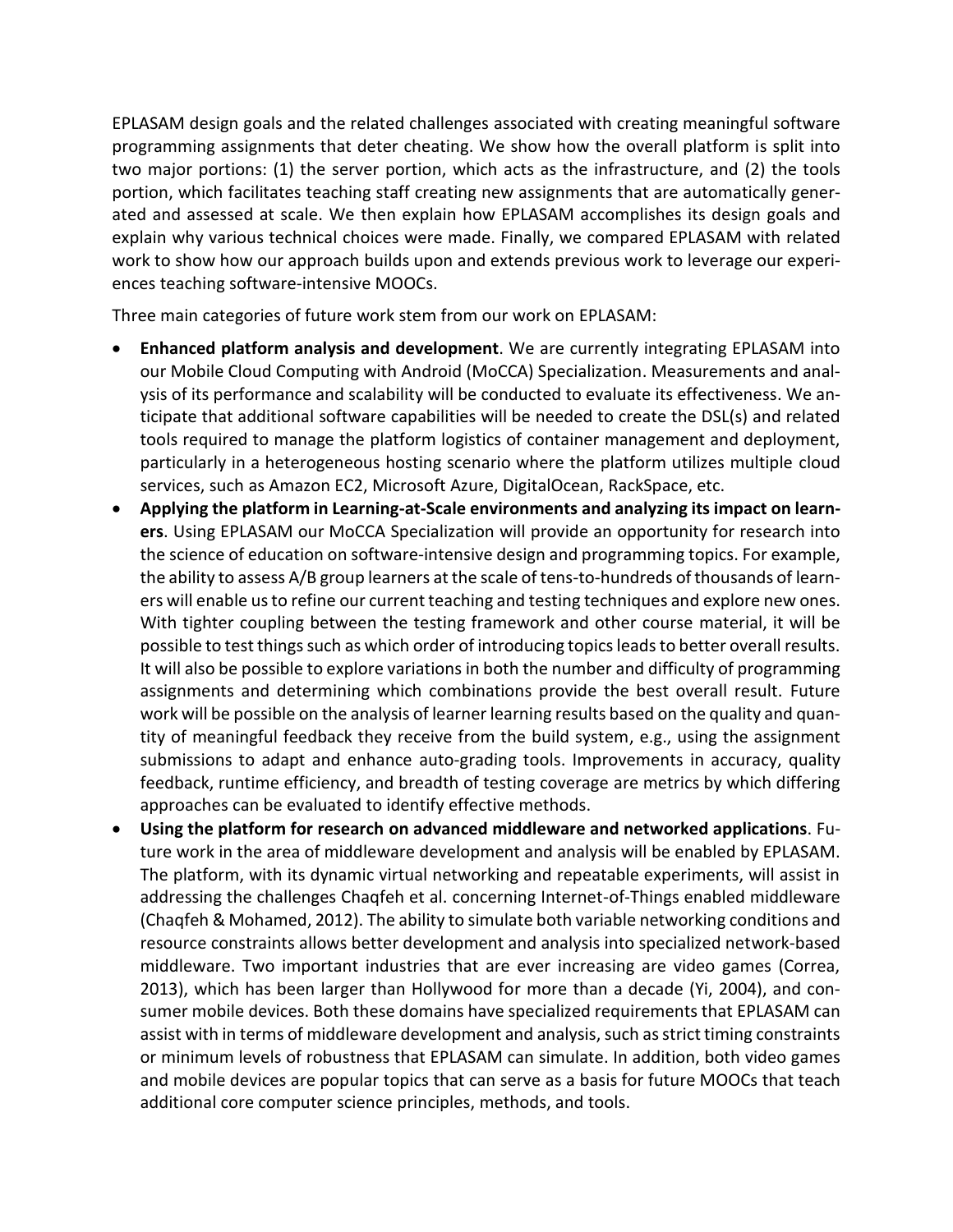#### **References**

Bardac, M., Deaconescu, R., & Florea, A. M. (2010). Scaling peer-to-peer testing using linux containers. In Roedunet international conference (roedunet), 2010 9th (pp. 287–292). Retrieved from [http://ieeexplore.ieee.org/xpls/abs\\_all.jsp?arnumber=5541555](http://ieeexplore.ieee.org/xpls/abs_all.jsp?arnumber=5541555)

Buck, D., Diethelm, I., & Sheneman, S. (2013). Objektgraph: why code when mvc applications can be generated with uml-based diagrams? In Proceedings of the 2013 companion publication for conference on systems, programming, & applications: software for humanity (pp. 25–26). Retrieved from<http://dl.acm.org/citation.cfm?id=2514576>

Carbunescu, R., Devarakonda, A., Demmel, J., Gordon, S., Alameda, J., & Mehringer, S. (2014). Architecting an autograder for parallel code. In Proceedings of the 2014 annual conference on extreme science and engineering discovery environment (pp. 68:1–68:8). New York, NY, USA: ACM. Retrieved fro[m http://doi.acm.org/10.1145/2616498.2616571](http://doi.acm.org/10.1145/2616498.2616571) doi: 10.1145/2616498.2616571

Chaqfeh, M. A., & Mohamed, N. (2012). Challenges in middleware solutions for the internet of things. In Collaboration technologies and systems (cts), 2012 international conference on (pp. 21-26). Retrieved from [http://ieeexplore.ieee.org/xpls/abs\\_all.jsp?arnumber=6261022](http://ieeexplore.ieee.org/xpls/abs_all.jsp?arnumber=6261022)

Correa, C. (2013, April). Why video games are more addictive and bigger than movies will ever be. [http://www.forbes.com/sites/christophercorrea/2013/04/11/why-video-games-are-addic](http://www.forbes.com/sites/christophercorrea/2013/04/11/why-video-games-are-addictive-and-bigger-than-movies-will-ever-be/)[tive-and-bigger-than-movies-will-ever-be/.](http://www.forbes.com/sites/christophercorrea/2013/04/11/why-video-games-are-addictive-and-bigger-than-movies-will-ever-be/) (Accessed: 2014-10-24)

Coursera - Free Online Courses From Top Universities. (n.d.). Retrieved February 23, 2015, from <https://www.coursera.org/specialization/mobilecloudcomputing2/36>

Docker inc. official site. (n.d.). [http://docker.com.](http://docker.com/) (Accessed: 2014-10-24)

Handigol, N., Heller, B., Jeyakumar, V., Lantz, B., & McKeown, N. (2012). Reproducible network experiments using container-based emulation. In Proceedings of the 8th international conference on emerging networking experiments and technologies (pp. 253–264). Retrieved from <http://dl.acm.org/citation.cfm?id=2413206>

How It Works. (2013, November 13). Retrieved February 15, 2015, from <https://www.edx.org/how-it-works>

Kubernetes by Google. (n.d.). Retrieved January 25, 2015, from<http://kubernetes.io/> . (Accessed: 2014-10-24)